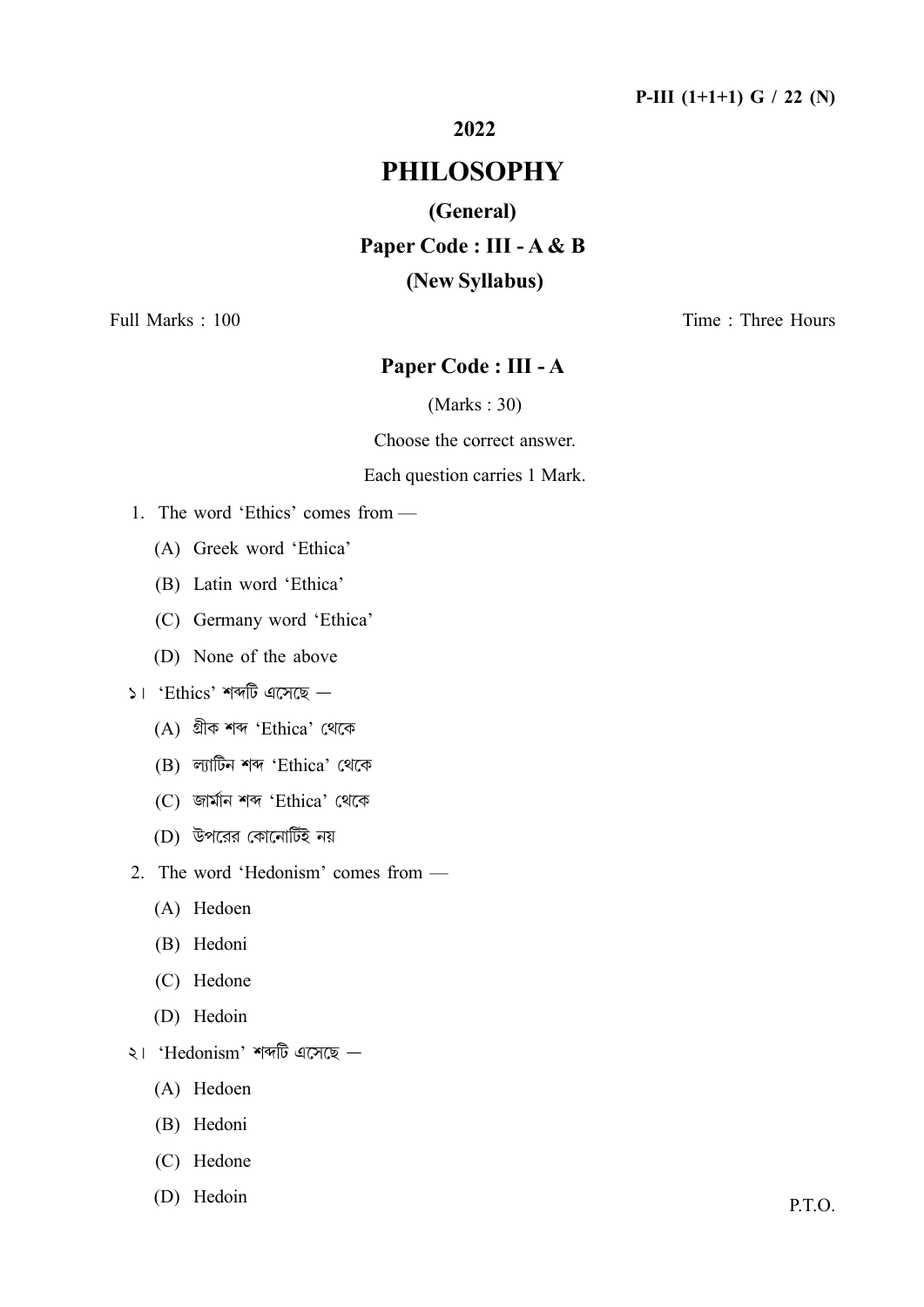- 3. Which theory of punishment justifies the law of 'An eye for an eye and tooth for a tooth' $-$ 
	- (A) Preventive theory
	- (B) Reformative theory
	- (C) Retributive theory
	- (D) All of the above
- ৩। 'চোখের বদলে চোখ এবং দাঁতের বদলে দাঁত' নিয়মটিকে শাস্তি সংক্রান্ত কোন মতবাদে যুক্তিযুক্ত ?
	- (A) প্রতিরোধাত্মক মতবাদ
	- (B) সংশোধনাত্মক মতবাদ
	- (C) প্ৰতিশোধাত্মক মতবাদ
	- (D) উপরের সবকটি
- 4. "Punishment is negative reward" who says this?
	- (A) Kant
	- (B) Plato
	- $(C)$  Hume
	- (D) Aristotle
- ৪। "শাস্তি হল নেতিমূলক পুরস্কার" উক্তিটি কার ?
	- $(A)$  কান্ট
	- $(B)$  প্লেটো
	- (C) হিউম
	- (D) অ্যারিস্টটল
- 5. Which one of the following theories of punishment does not support death sentence?
	- (A) Preventive theory
	- (B) Reformative theory
	- (C) Retributive theory
	- (D) All of the above
- ৫। শাস্তি সম্পর্কে নীচের তত্ত্বগুলির কোনটি মৃত্যুদণ্ড সমর্থন করেনা ?
	- (A) প্রতিরোধাত্মক মতবাদ
	- (B) সংশোধনাত্মক মতবাদ
	- (C) প্ৰতিশোধাত্মক মতবাদ
	- (D) উপরের সবকটি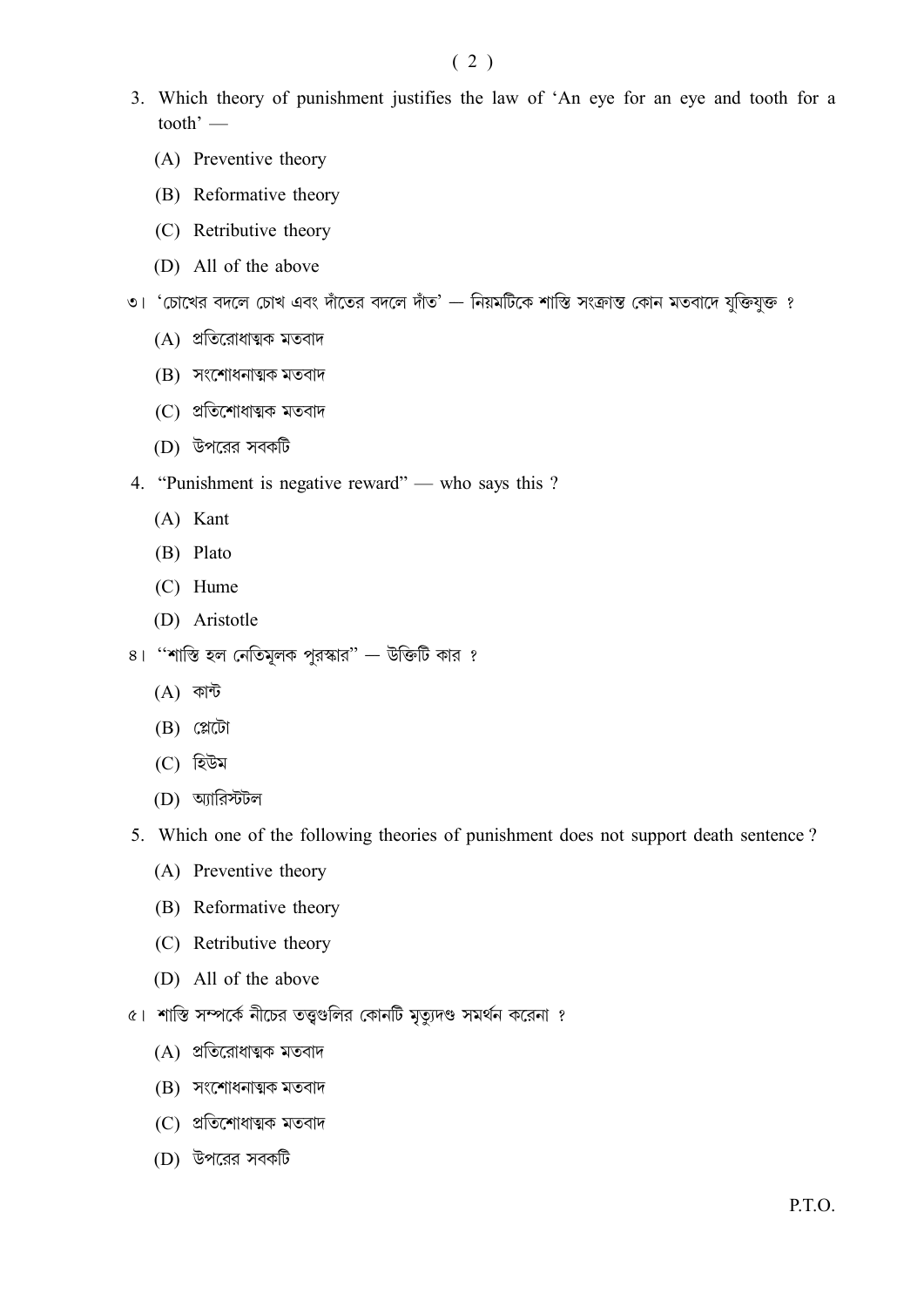- 6. Niskāma karma means
	- (A) Selfish action
	- (B) Wrong action
	- (C) Great action
	- (D) Selfless action
- ৬। নিষ্কাম কর্ম বলতে বোঝায়
	- $(A)$  স্বাৰ্থযুক্ত কৰ্ম
	- $(B)$  মন্দ কৰ্ম
	- $(C)$  মহান কৰ্ম
	- (D) নিঃস্বার্থ কর্ম
- 7. How many dimensions of pleasure are taken into account in hedonistic calculus ?
	- $(A)$  Four
	- (B) Five
	- $(C)$  Six
	- (D) Seven
- ৭। সুখবাদের গণনা প্রণালীতে সুখের কয়টি মাত্রা গ্রহণ করা হয়েছে ?
	- $(A)$  চার
	- $(B)$  পাঁচ
	- $(C)$  ছয়
	- $(D)$  সাত
- 8. Who advocated 'Greatest happiness of the greatest number is the ideal of moral life'?
	- $(A)$  Mill
	- (B) Hume
	- (C) Kant
	- (D) Plato
- ৮। 'সর্বাধিক লোকের সর্বাধিক সুখই নৈতিক আদর্শ' উক্তিটি কার ?
	- $(A)$  মিল
	- $(B)$  হিউম
	- $(C)$  কান্ট
	- $(D)$  প্লেটো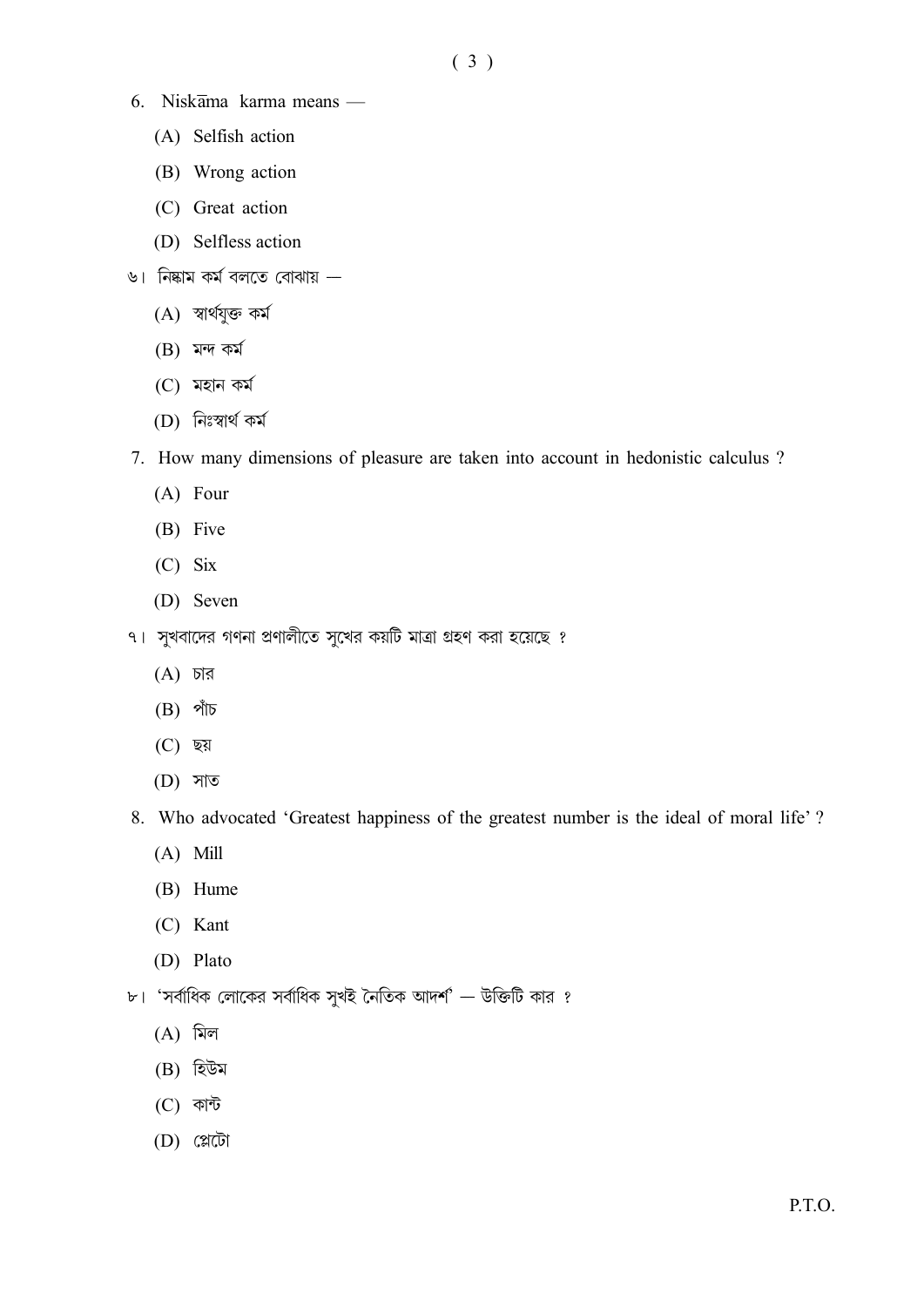## $(4)$

- 9. How many moral sanctions are recognised by Bentham?
	- $(A)$  Two
	- (B) Three
	- (C) Four
	- (D) Five
- ৯। বেন্থাম স্বীকৃত কতগুলি নৈতিক নিয়ন্ত্ৰণ আছে ?
	- $(A)$  দুই
	- $(B)$  তিন
	- $(C)$  চার
	- $(D)$  পাঁচ
- 10. Can ethical statements by verified as true or false ?
	- $(A)$  Yes
	- $(B)$  No
	- (C) Both A and B
	- (D) None of the above
- ১০। নৈতিক বাক্যগুলিকে কি সত্য বা মিথ্যা রূপে যাচাই করা যায় ?
	- $(A)$  হাঁ
	- $(B)$  না
	- $(C)$  A এবং B উভয়ই
	- (D) উপরের কোনোটিই নয়
- 11. The subject matter of Ethics is -
	- (A) Reality
	- (B) Knowledge
	- (C) Beauty
	- (D) Human conduct
- $551$  নীতিবিদ্যার বিষয়বস্তু হল  $-$ 
	- $(A)$  সত্তা
	- $(B)$  জ্ঞান
	- $(C)$  সৌন্দৰ্য্য
	- (D) মানুষের আচরণ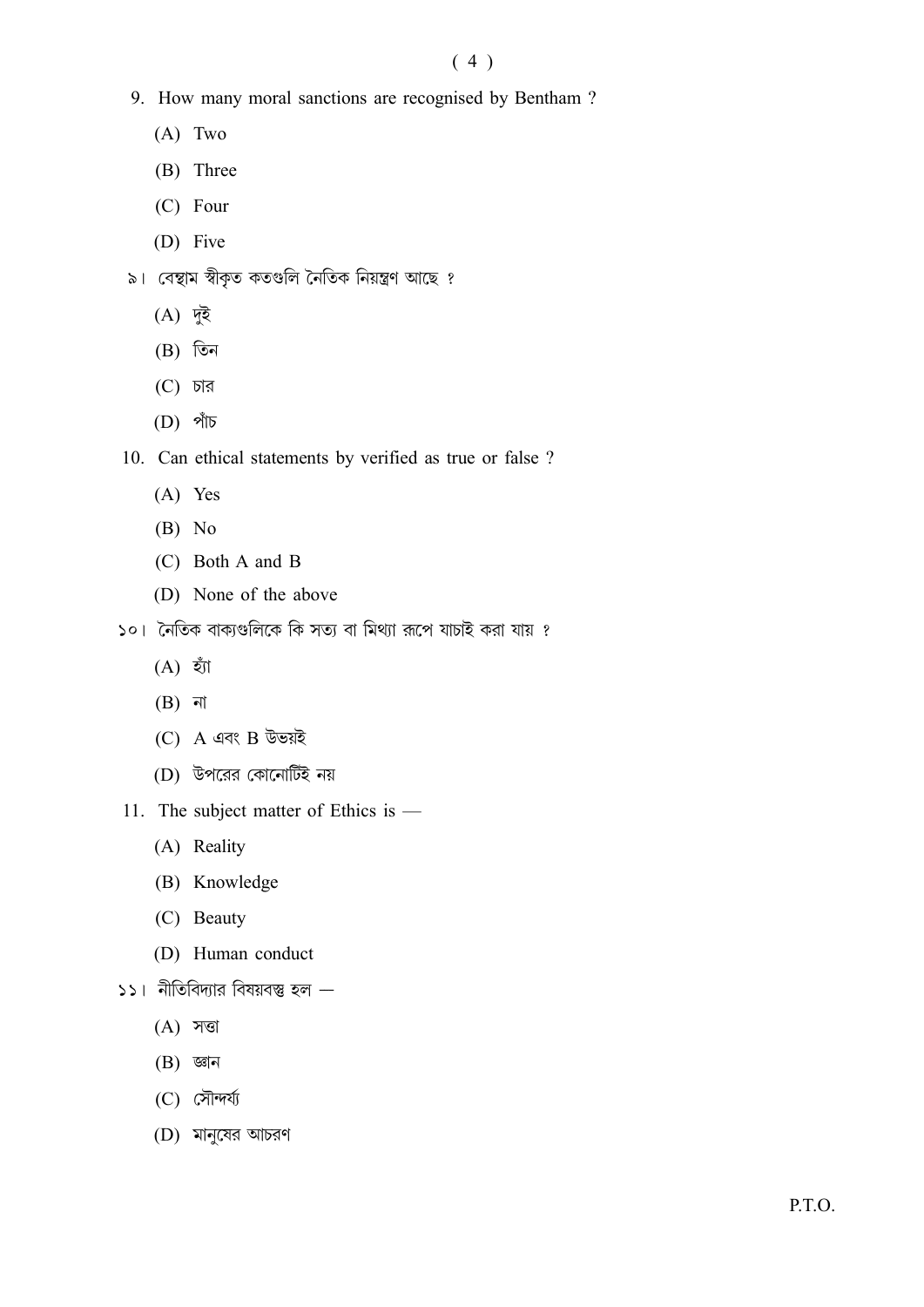- 12. "It is better to be a Socrates dissatisfied than to be a pig satisfied"— who says this ?
	- (A) Bentham
	- (B) Plato
	- (C) Socrates
	- $(D)$  Mill
- $531$  'তৃপ্ত শূকর হওয়া অপেক্ষা অতৃপ্ত সক্রেটিস হওয়া ভালো' কে বলেছেন ?
	- $(A)$  বেম্বাম
	- $(B)$  ( $\mathbb{C}$ )
	- (C) সক্ৰেটিস
	- $(D)$  মিল
- 13. 'We all desire pleasure; therefore, pleasure is desirable' who advocated this?
	- $(A)$  Mill
	- (B) Lillie
	- (C) Plato
	- (D) Hobbes
- ১৩। 'আমরা সবাই সুখ কামনা করি, অতএব, সুখ আমাদের সকলেরই কাম্য'— উক্তিটি কার ?
	- $(A)$  মিল
	- $(B)$  লিলি
	- $(C)$  প্লেটো
	- (D) হবস
- 14. Who said that mans duty is to obey the moral law?
	- $(A)$  J. S. Mill
	- (B) Bentham
	- (C) Kant
	- (D) Hume
- $58 3$  নিতিক নিয়ম পালন করাই মানুষের কর্তব্য' উক্তিটি কার ?
	- (A) জে. এস. মিল
	- $(B)$  বেম্বাম
	- $(C)$  কান্ট
	- (D) হিউম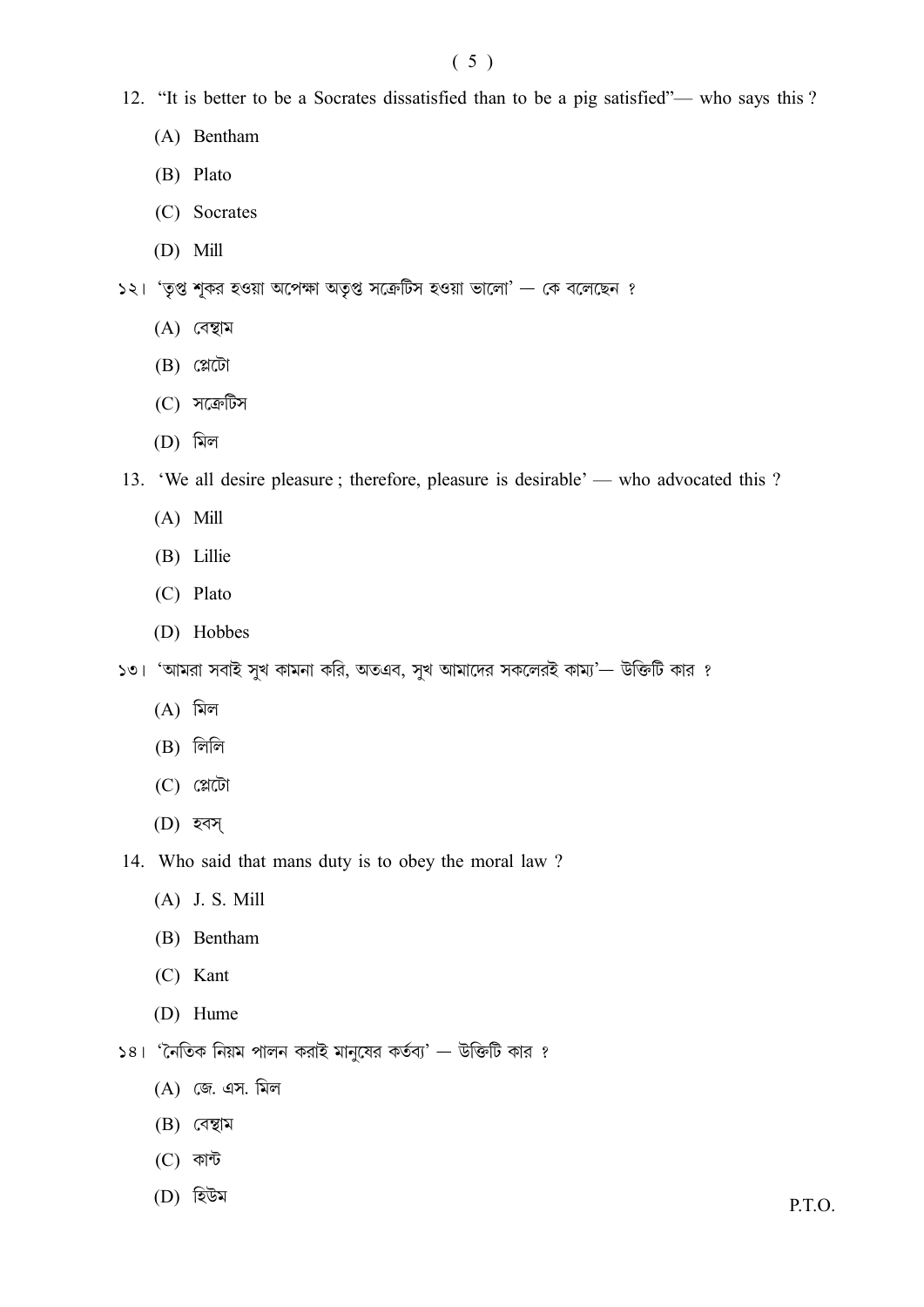### $(6)$

- 15. According to Gandhiji, which of the following is not consistent with non-violence.
	- (A) Sacrifice of one's life
	- (B) Love for others
	- (C) Non-co-operation
	- (D) Passive submission
- ১৫। গান্ধীজির মতানুসারে নিম্নলিখিত কোন্টি অহিংসার সাথে সঙ্গতিপূর্ণ নয় ?
	- $(A)$  কারও জীবন উৎসর্গ করা
	- (B) অন্যের প্রতি প্রেম বা ভালোবাসা
	- (C) অ-সহযোগিতা
	- (D) নিষ্কিয় সমৰ্পণ
- 16. Who holds the view "Good will is good in itself"?
	- (A) Socrates
	- (B) Bentham
	- $(C)$  Mill
	- (D) Kant
- ১৬। কার দৃষ্টিভঙ্গিতে 'সৎ ইচ্ছা স্বভাবতঃই সৎ' -
	- (A) সক্ৰেটিস
	- $(B)$  বেম্বাম
	- $(C)$  মিল
	- (D) কান্ট
- 17. Bhagavatgita has been considered as the important work due to its
	- (A) harmonious philosophy of life
	- (B) moral teaching
	- (C) synthesis of action, devotion and knowledge
	- (D) All of the above
- $|S_1|$  শ্রীমদ্ভাগবদ্গীতা একটি গুরুত্বপূর্ণ গ্রন্থরূপে বিবেচিত হয়, কারণ  $-$ 
	- (A) এতে বৰ্ণিত জীবন সম্পৰ্কে সমন্বয় পূৰ্ণ
	- (B) এতে বৰ্ণিত নৈতিক শিক্ষা
	- $(C)$  কর্ম, ভক্তি ও জ্ঞানের একত্রীকরণ
	- (D) উপরের সব কয়টি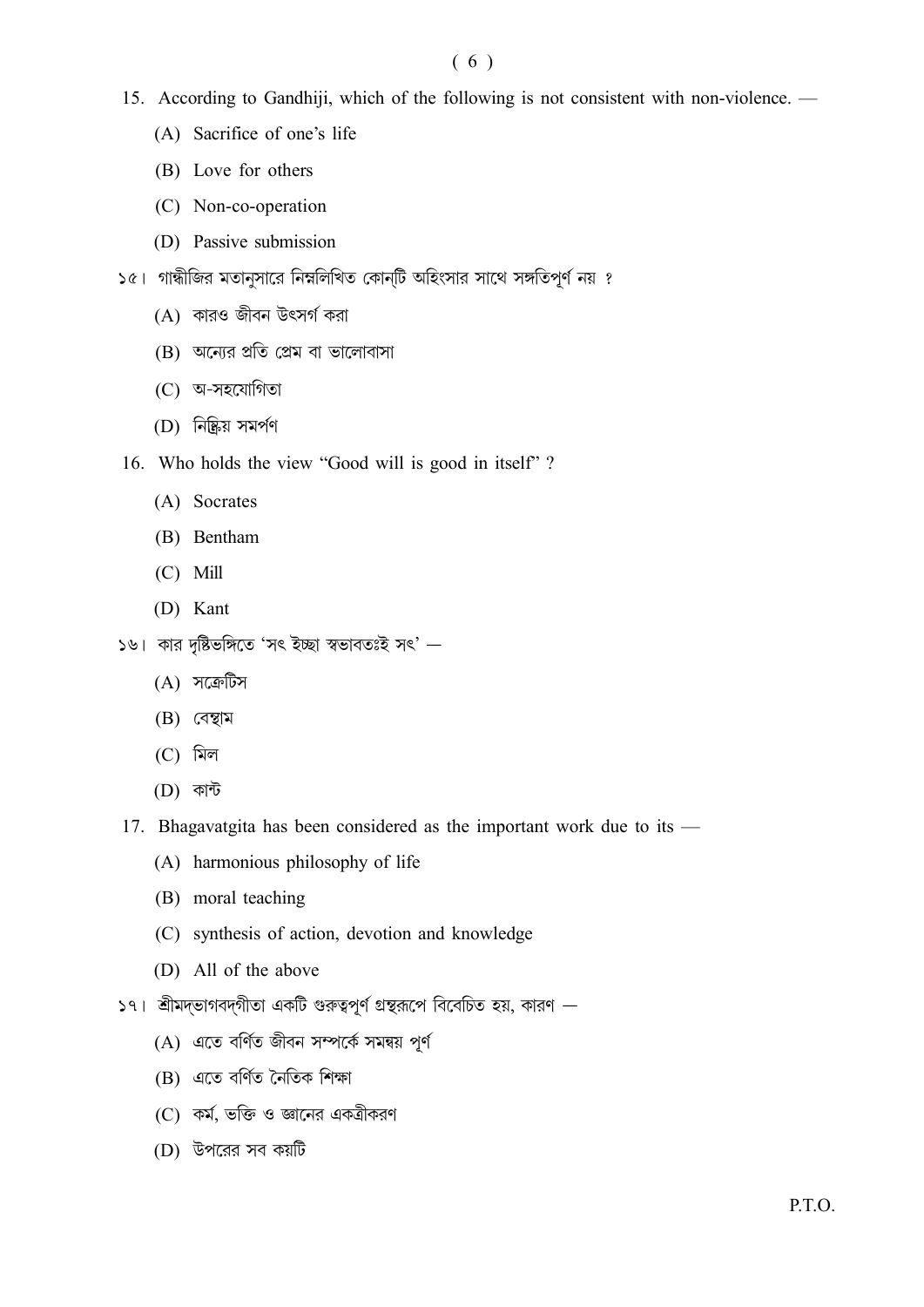- 18. Active euthanasia is
	- (A) A positive act which causes death
	- (B) A criminal act in Holland
	- (C) Killing oneself
	- (D) A permanent vegatative state
- ১৮। সক্রিয় স্বস্তিমৃত্যু হলো
	- (A) একটি সদর্থক ক্রিয়া যা মৃত্যু ঘটায়
	- (B) হল্যান্ডের একটি অপরাধমূলক ক্রিয়া
	- $(C)$  নিজেকে হত্যা করা
	- (D) স্থায়ীভাবে জড়পদার্থের মতো অবস্থা
- 19. The Philosophy of Satyagraha is originally ascribed to -
	- (A) Kautilya
	- (B) Mahatma Gandhi
	- (C) Ruskin
	- (D) Dr. B. R. Ambedkar
- ১৯। সত্যাগ্রহের দর্শন মূলত কার নামের সঙ্গে যুক্ত ?
	- $(A)$  কৌটিল্য
	- $(B)$  মহাত্মা গান্ধী
	- $(C)$  রস্কিন
	- (D) ডক্টর বি. আর. আম্বেদকর
- 20. Which one of the following does not fit in with the rest?
	- (A) Hedonism
	- (B) Emotivism
	- (C) Altruism
	- (D) Utilitarianism
- ২০। নীচের কোন্টি বাকিগুলোর সঙ্গে মানানসই নয় ?
	- $(A)$  সুখবাদ
	- $(B)$  আবেগবাদ
	- (C) পরহিতবাদ
	- (D) উপযোগবাদ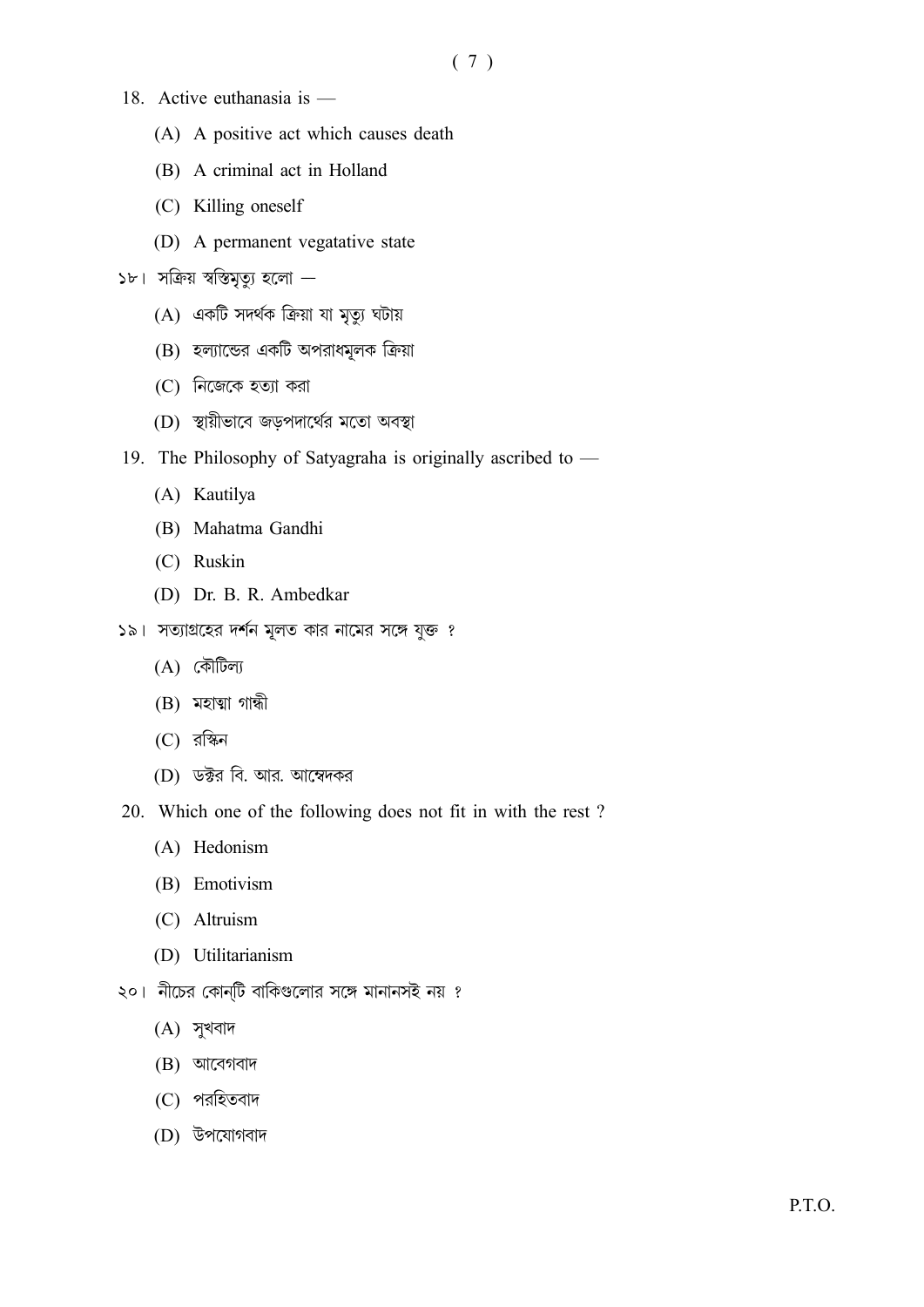## $(8)$

- 21. Who of the following has written the book 'A Manual of Ethics'
	- (A) Mackenzie
	- $(B)$  Mill
	- (C) Bentham
	- (D) Lillie
- ২১। নীচের কে 'A Manual of Ethics' বইটি লিখেছেন ?
	- $(A)$  ম্যাকেঞ্জি
	- $(B)$  মিল
	- $(C)$  বেম্বাম
	- $(D)$  লিলি
- 22. Accidental action is -
	- (A) Voluntary action
	- (B) Non-voluntary action
	- (C) In-voluntary action
	- $(D)$  All
- $\lambda$ २। আকস্মিক ক্রিয়া হ'ল  $-$ 
	- (A) ঐচ্ছিক ক্ৰিয়া
	- $(B)$  অনৈচ্ছিক ক্ৰিয়া
	- $(C)$  নীতিবিরুদ্ধ ক্রিয়া
	- (D) সবগুলি
- 23. Who says, 'Ethics may be defined as the study of what is right or good in conduct'?
	- (A) Lillie
	- $(B)$  Mill
	- (C) Mackenzie
	- (D) Moore
- ২৩। নীচের কার মতে 'নীতিবিদ্যা হ'ল আচরণের ঔচিত্য বা ভালতু সম্বন্ধীয় বিজ্ঞান ?
	- $(A)$  লিলি
	- $(B)$  মিল
	- $(C)$  ম্যাকেঞ্জি
	- (D) ম্যুর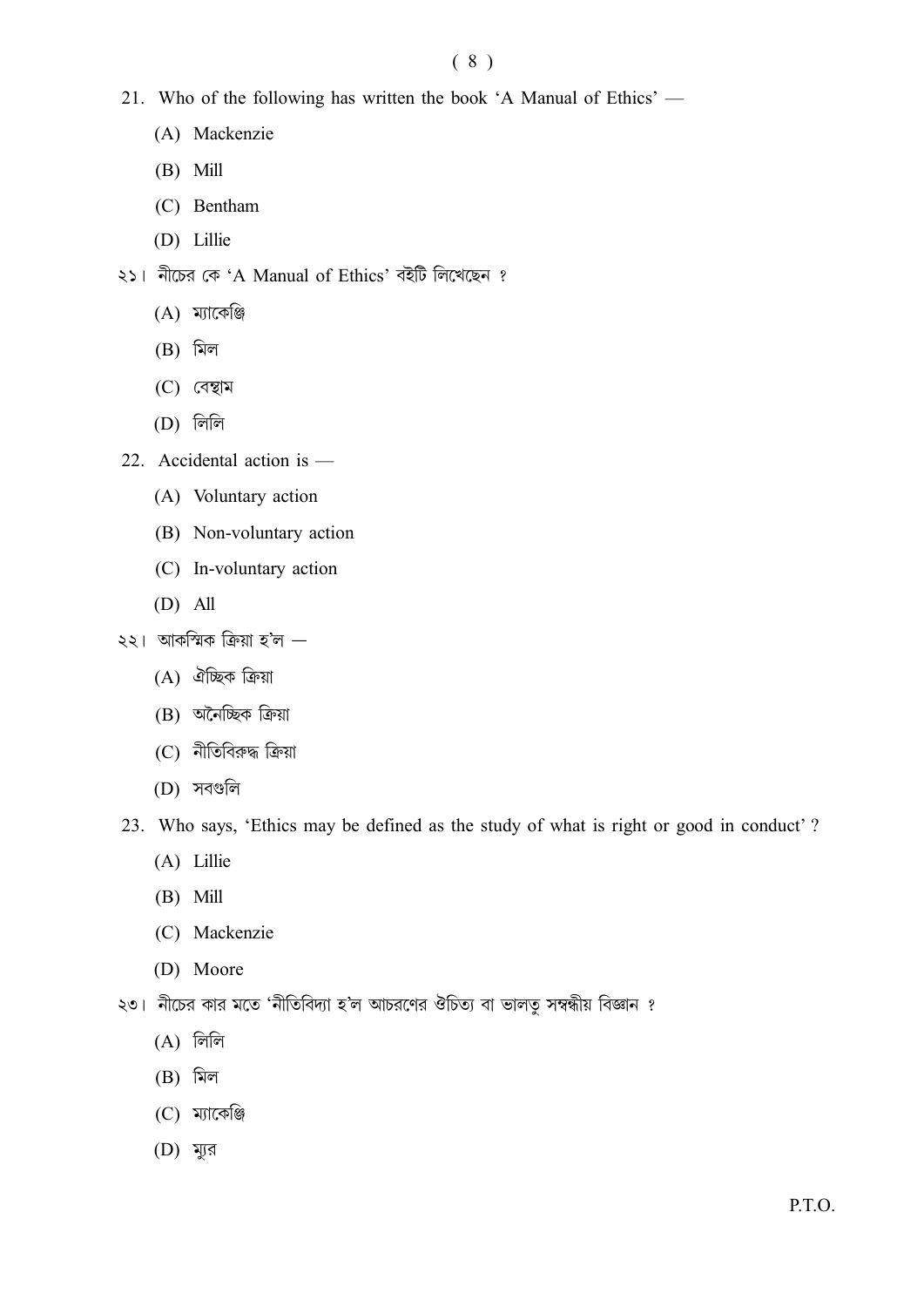- 24. Which of the following is not true regarding the Kant's theory of Ethics ?
	- (A) Good will alone is not good
	- (B) Duty for the sake of duty
	- (C) Moral law is a categorical imperative
	- (D) all of these
- ২৪। কান্টের নৈতিক মতবাদ সম্বন্ধে নীচের কোন্টি সঠিক নয় ?
	- (A) সদিচ্ছাই একমাত্র সৎ নয়
	- (B) কর্তব্যই কর্তব্য সাধনের লক্ষ্য
	- (C) নৈতিক নিয়ম এক নিঃশর্ত
	- (D) উপরের সবগুলো
- 25. Who of the following the advocate of gross egoistic hedonism?
	- $(A)$  Mill
	- (B) Bentham
	- (C) Both A and B
	- (D) None of these
- ২৫। নীচের কোন দার্শনিক স্থল আত্মসুখবাদের সমর্থক ?
	- $(A)$  মিল
	- $(B)$  বেম্বাম
	- (C) উভয়ই A এবং B
	- (D) এদের কেউই নন

26. Are habitual actions objects of moral judgement?

- $(A)$  Yes
- $(B)$  No
- (C) Doubtful
- (D) None of these
- ২৬। অভ্যাসকৃত কাজ কি নৈতিক বিচারের বিষয় ?
	- $(A)$  হাঁ
	- $(B)$  না
	- (C) সংশয়মূলক
	- $(D)$  এগুলির কোনটি নয়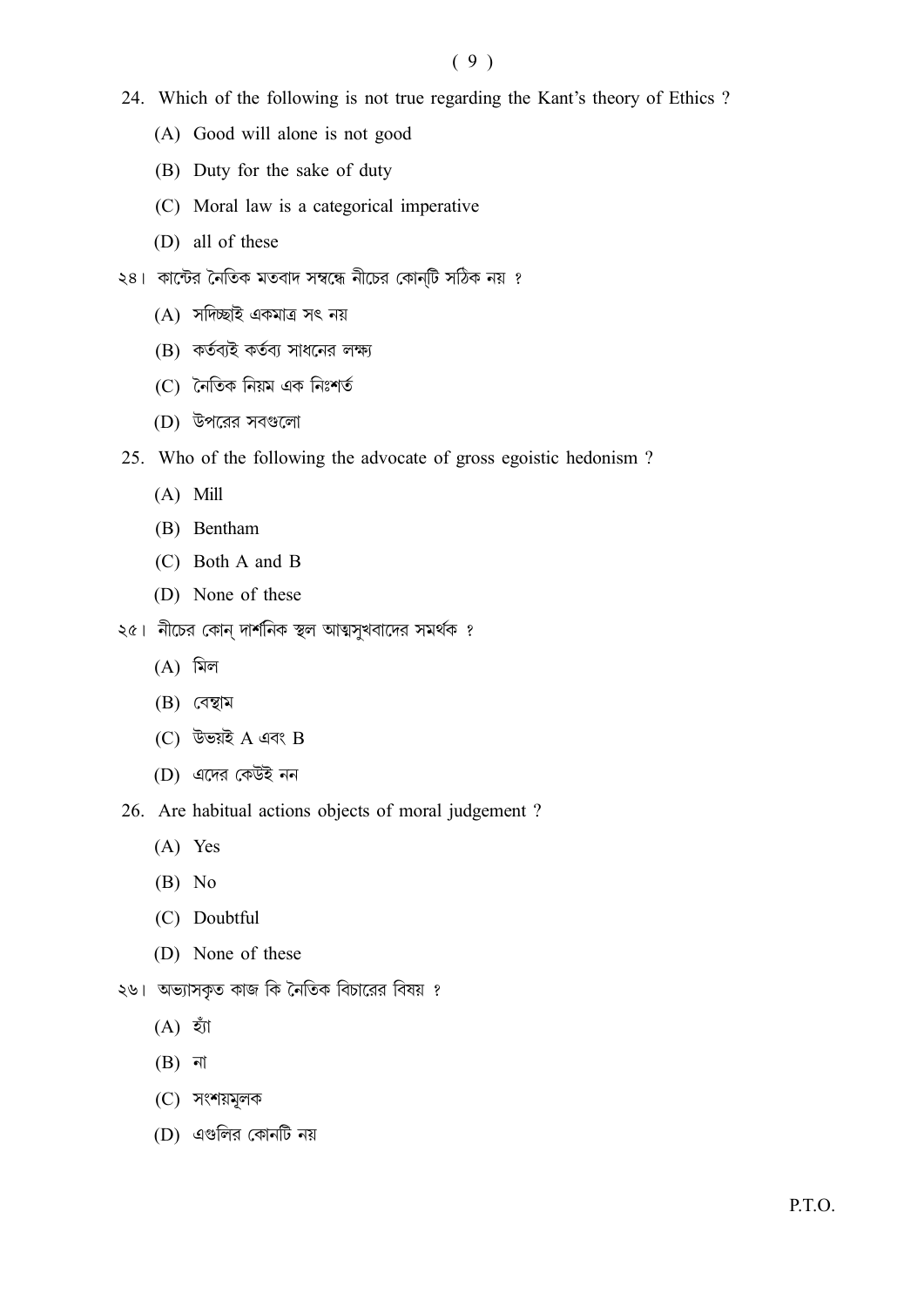- 27. Mill's theory of utiliterianism is called
	- $(A)$  Gross
	- (B) Refined
	- $(C)$  Both A and B
	- (D) None of these
- ২৭। মিলের উপযোগিতাবাদ কি নামে পরিচিত ?
	- $(A)$  অসংযত
	- $(B)$  সংযত
	- $(C)$  উভয়ই A এবং B
	- (D) এগুলির কোনটিই নয়
- 28. Who among the following philosophers is an environmentalist?
	- $(A)$  Hegel
	- (B) Lillie
	- (C) Arne Naess
	- (D) All of them
- ২৮। নীচের কোন দার্শনিক একজন পরিবেশবিদ ?
	- $(A)$  হেগেল
	- $(B)$  লিলি
	- (C) আর্নে নায়েস
	- (D) এদের সবাই
- 29. Which among the following is the subject of moral judgement?
	- (A) Motive
	- (B) Intention
	- $(C)$  Both A and B
	- (D) None of these
- ২৯। নিম্নলিখিত বিষয়গুলির মধ্যে কোনটি নৈতিক বিচারের বিষয়বস্তু ?
	- $(A)$  উদ্দেশ্য
	- $(B)$  অভিপ্ৰায়
	- (C) উভয়ই  $A$  এবং  $B$
	- (D) এগুলির কোনটিই নয়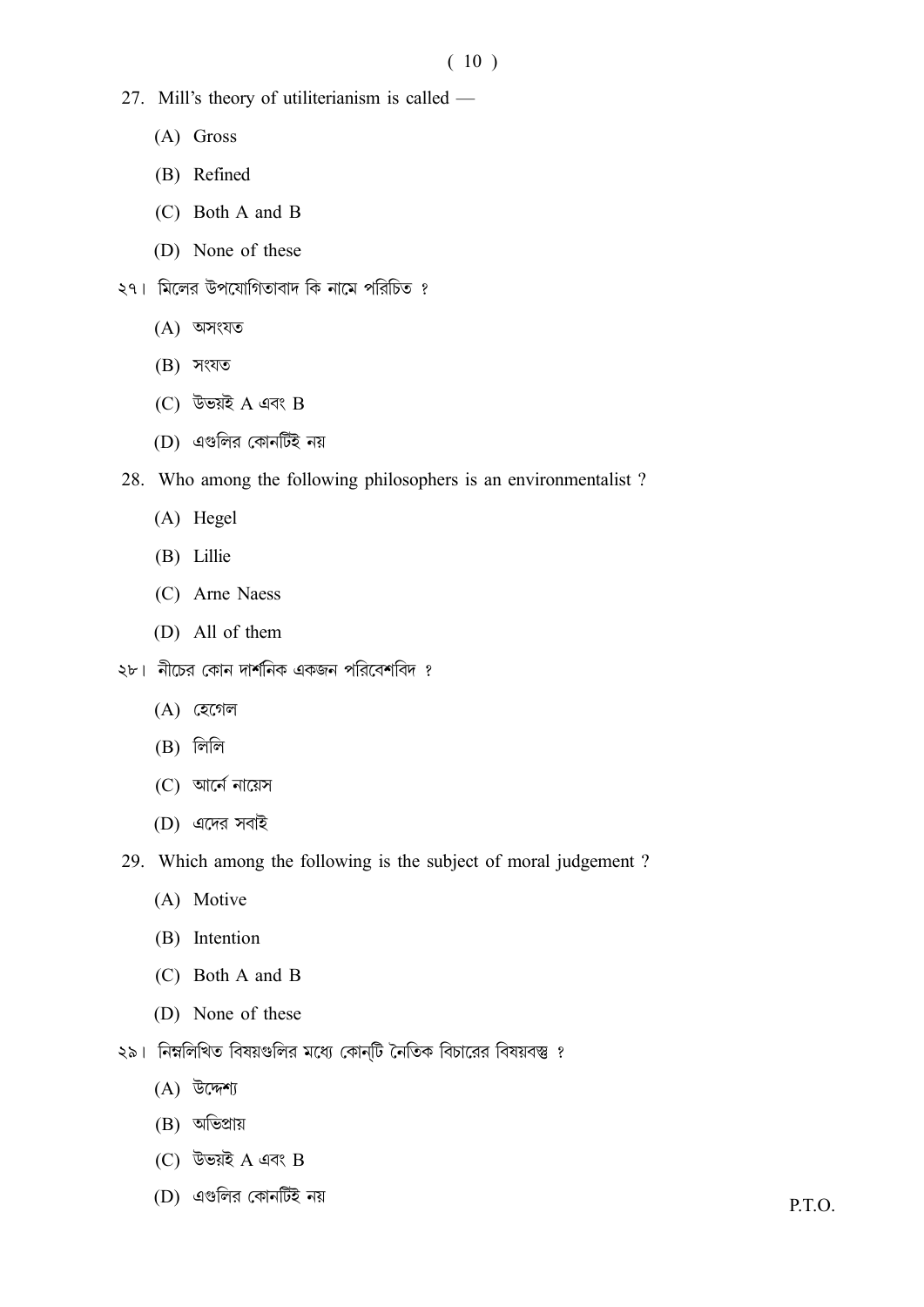# $(11)$

- 30. Who among the following philosophers admit qualitative difference between pleasure ?
	- (A) Bentham
	- (B) Kant
	- $(C)$  Mill
	- (D) None of them
- ৩০। নীচের কোন্ দার্শনিক সুখের গুণগত পার্থক্য স্বীকার করেছেন ?
	- $(A)$  বেম্বাম
	- $(B)$  কান্ট
	- $(C)$  মিল
	- (D) এদের কেউই নন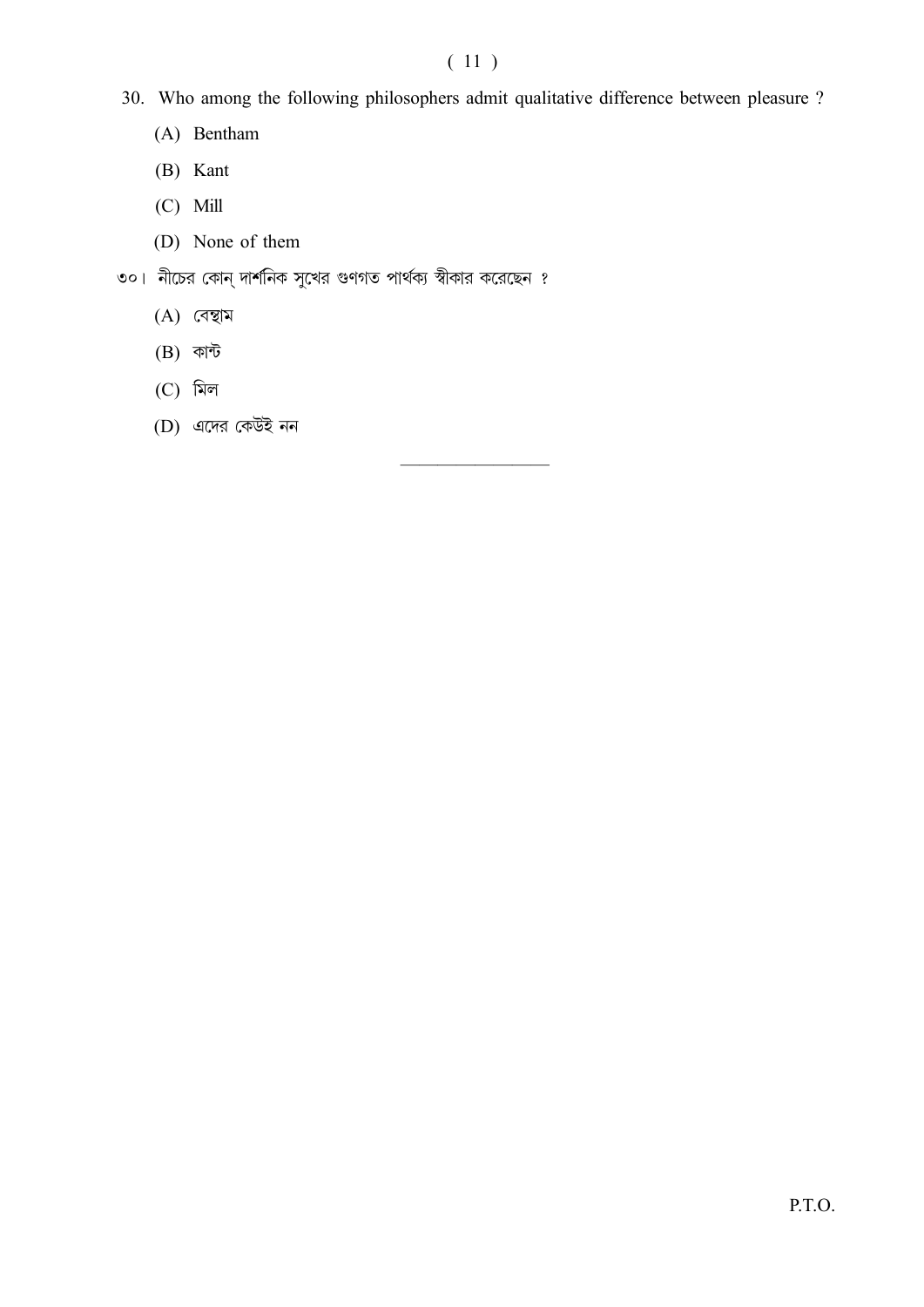# ( 12 )

# Paper Code : III - B

(Marks : 70)

The figures in the margin indicate full marks. Candidates are required to give their answers in their own words as far as practicable.

#### Section - I

#### (Marks : 45)

|    | Answer any <i>three</i> questions of the following.                   | $15 \times 3 = 45$ |
|----|-----------------------------------------------------------------------|--------------------|
|    | 1. Explain and examine Mill's concept of utilitarianism.              | 15                 |
| 2. | State and explain the arguments for and against suicide.              | 15                 |
|    | 3. What are the principles for deep ecological ethics? Discuss.       | 15                 |
|    | 4. Write a short note on Gita's niskama karma.                        | 15                 |
|    | 5. Briefly discuss the different theories of punishment.              | 15                 |
|    | 6. Explain with examples the utility of environmental ethics.         | 15                 |
|    | Section - II                                                          |                    |
|    | (Marks: 25)                                                           |                    |
|    | 7. Answer any <i>five</i> questions of the following :                | $5 \times 5 = 25$  |
|    | (a) Distinguish between active and passive euthanasia.                |                    |
|    | (b) Explain briefly the concept of Applied Ethics.                    |                    |
|    | Distinguish between moral and non-moral actions with examples.<br>(c) |                    |
|    | Briefly explain the notion of truth after Gandhi.<br>(d)              |                    |
|    | Explain Kant's notion of 'duty for duty's sake'.<br>(e)               |                    |
|    | Write a short note on 'paradox of Hedonism'.<br>(f)                   |                    |
|    | What is shallow ecology?<br>(g)                                       |                    |
|    |                                                                       |                    |

- (h) What is ethical hedonism ? How is it differentiated from psychological hedonism ?
- (i) Write a note on freedom of will.
- (j) Is ethics normative science ? Discuss.